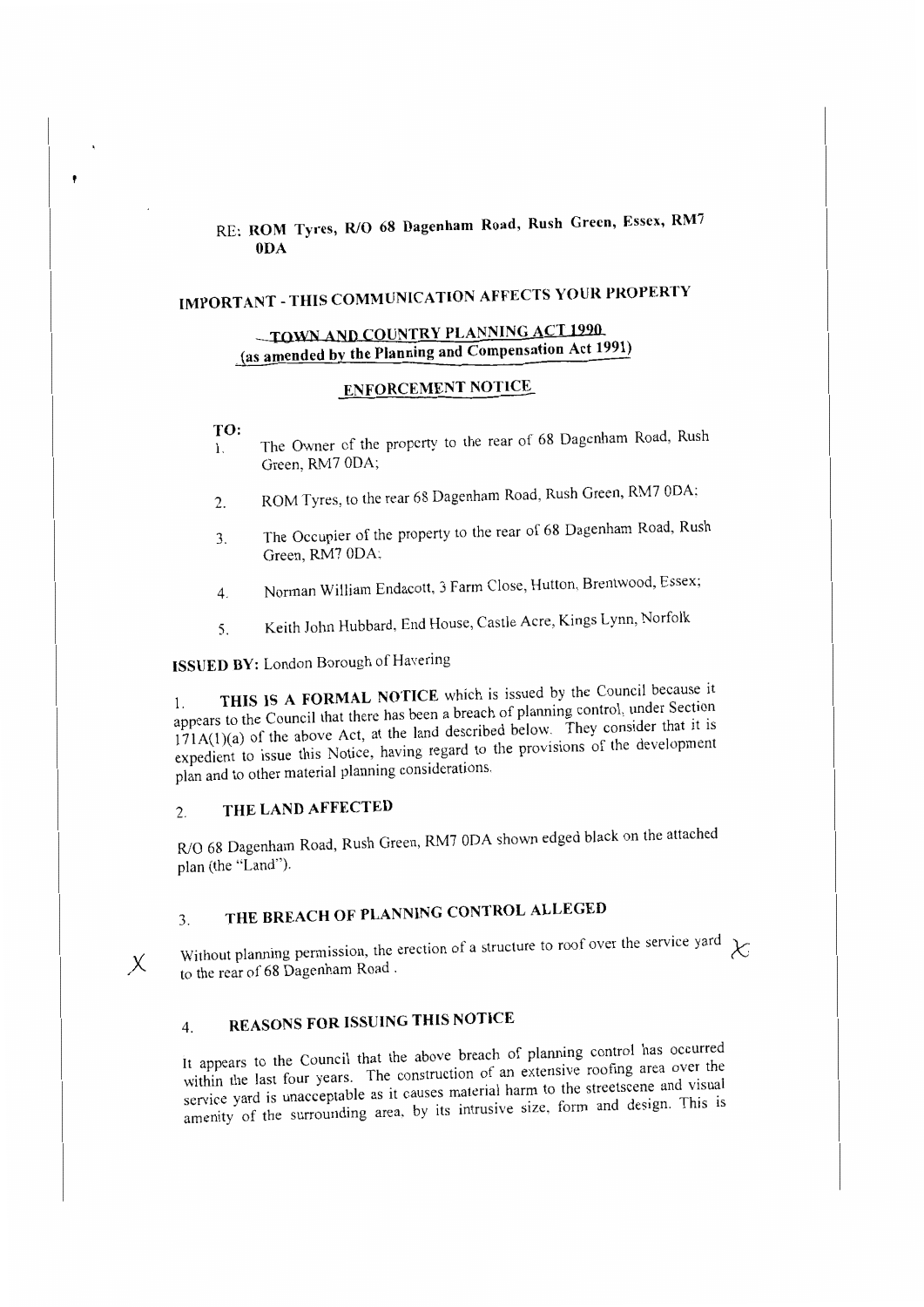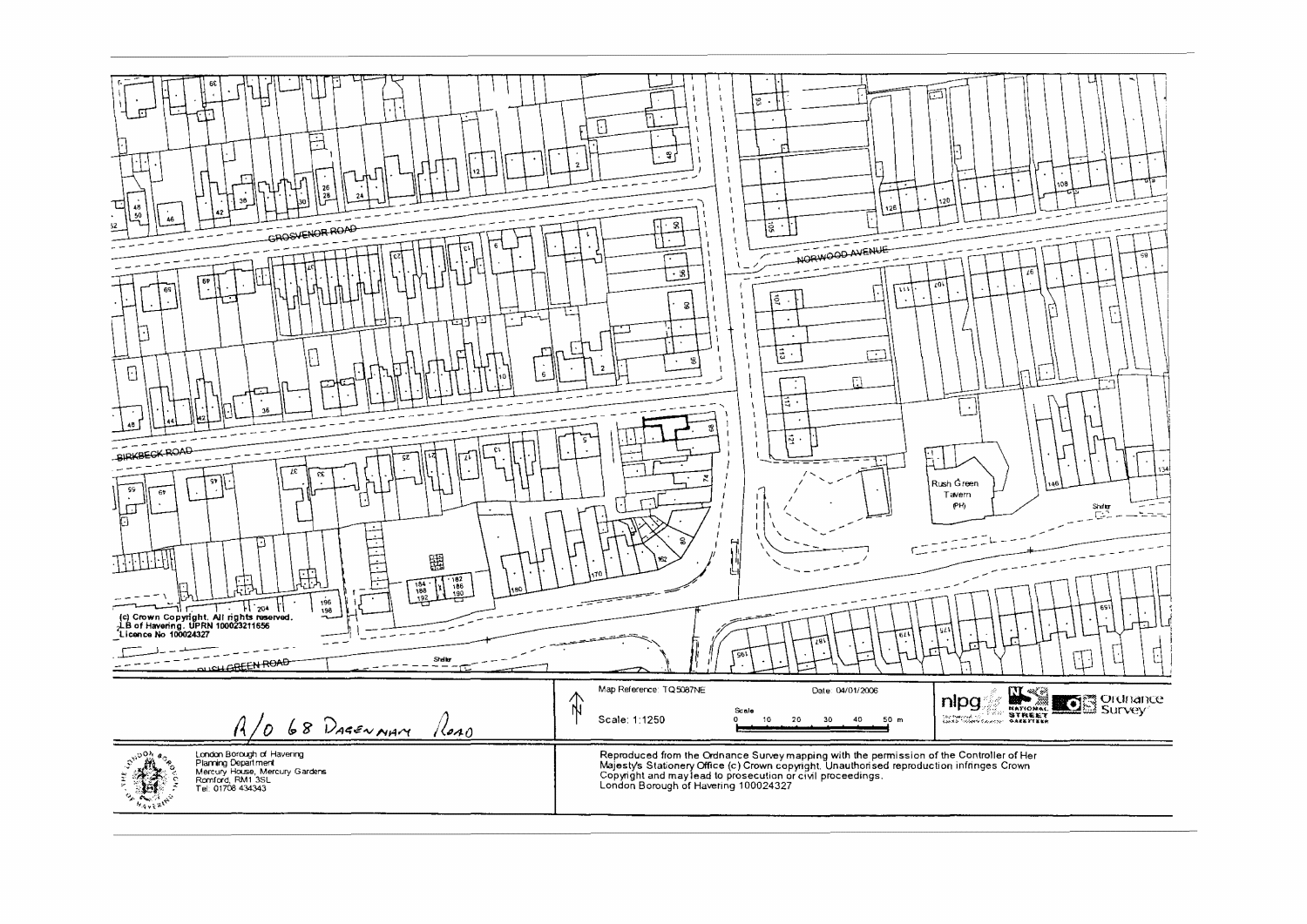contrary to policy ENVl of the London Borough of Havering Unitary Development Plan.

## 5. **WHAT YOU ARE REQURED TO DO**

(i)

Remove the roof and supporting structure and return the land to its original condition as an open yard prior to the erection of the unauthorised roof and supporting structure.

Time for compliance: 1 month from the effective date of this notice.

(ii) Remove all materials brought on to the land in connection with the unauthorised roof structure and all rubble and materials arising from its removal.

Time for compliance: I month from the effective date of this notice.

## 6. **WHEN THIS NOTICE TAKES EFFECT**

This Notice takes effect on  $17<sup>th</sup>$  February 2006, unless an appeal is made against it beforehand

Dated: 13<sup>th</sup> January 2006

Signed:

caly

Authorised Officer

on behalf of London Borough of Havering Town Hall Main Road Romford RMI 38D

### **YOUR RIGHT OF APPEAL**

You can appeal against this Enforcement Notice to the Secretary of State by the  $17<sup>th</sup>$ February 2006. Further details are given in the attached explanatory note.

## **WHAT HAPPENS IF YOU DO NOT APPEAL**

If you do not appeal against this Enforcement Notice, it will take effect on 17<sup>th</sup> February 2006 and you must then ensure that the required steps for complying with it, for which you may be held responsible, are taken within the period specified in the Notice.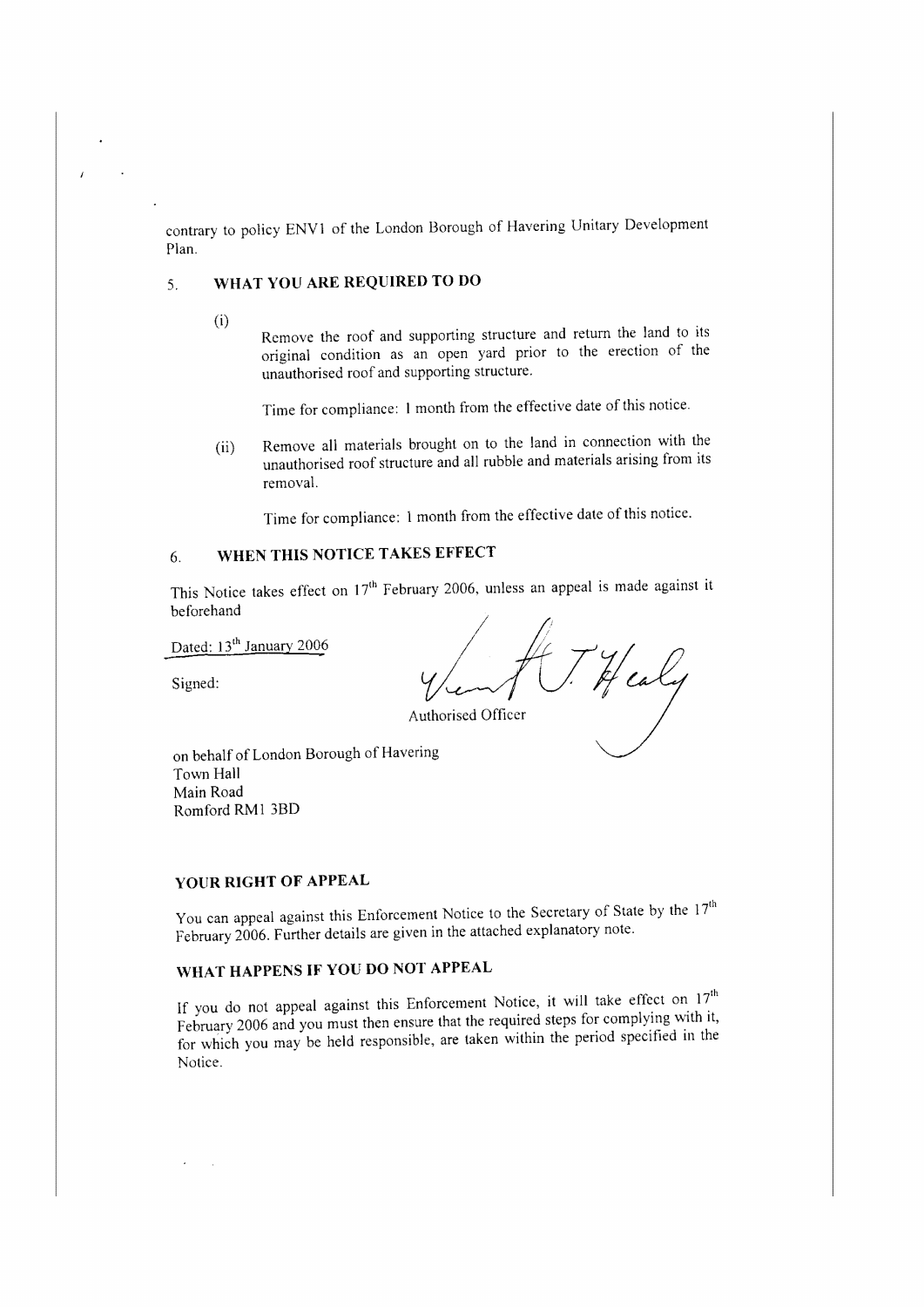## **FAILURE TO COMPLY WITH AN ENFORCEMENT NOTICE WHICH HAS TAKEN EFFECT CAN RESULT IN PROSECUTION AND/OR REMEDIAL ACTION BY THE COUNCIL.**

### **EXPLANATORY NOTES**

#### **STATUTORY PROVISIONS**

A summary of Sections 171A, 171B and 172 to 177 of the Town and Country Planning Act 1990 (as amended) is enclosed with this Notice.

#### **YOUR RIGHT OF APPEAL**

You can appeal against this Notice, but any appeal must be in writing and received, or posted (with the postage paid and properly addressed) in time to be received in the ordinary course of the post, by the Secretary of State before 1*ih* February 2006. The enclosed booklet "Enforcement Appeals - A guide to Procedure" sets out your rights. Read it carefully. If you appeal you should use the enclosed appeal forms. Two copies are for you to send to the Secretary of State if you decide to appeal. The other is for you to keep as a duplicate for your own records. You should also send the Secretary of State a copy of the Enforcement Notice.

### **GROUNDS OF APPEAL**

The grounds of appeal are set out in Section 174 of the Town and Country Planning Act 1991 and are also set out on pages **2-5** of the enclosed appeal forms.

## **PLANNING APPLICATION FEE**

Should you wish to appeal on ground (a) - that planning permission should be granted for the unauthorised use - then a fee of £135 is payable both to the Secretary of State and to the Council. If the fees are not paid then that ground of appeal will not be valid.

## **STATEMENT ON GROUNDS OF APPEAL**

You must submit to the Secretary of State, either when giving notice of appeal or within 14 days from the date on which the Secretary of State sends him a notice so requiring him, a statement in writing specifying the grounds on which you are appealing against the enforcement notice and stating briefly the facts on which you propose to rely in support of each of those grounds.

## **RECIPIENTS OF THE ENFORCEMENT NOTICE**

The names and addresses of all the persons on whom the Enforcement Notice has been served are:

l. The Owner of the said property to the rear of 68 Dagenham Road, Rush Green, RM7 ODA;